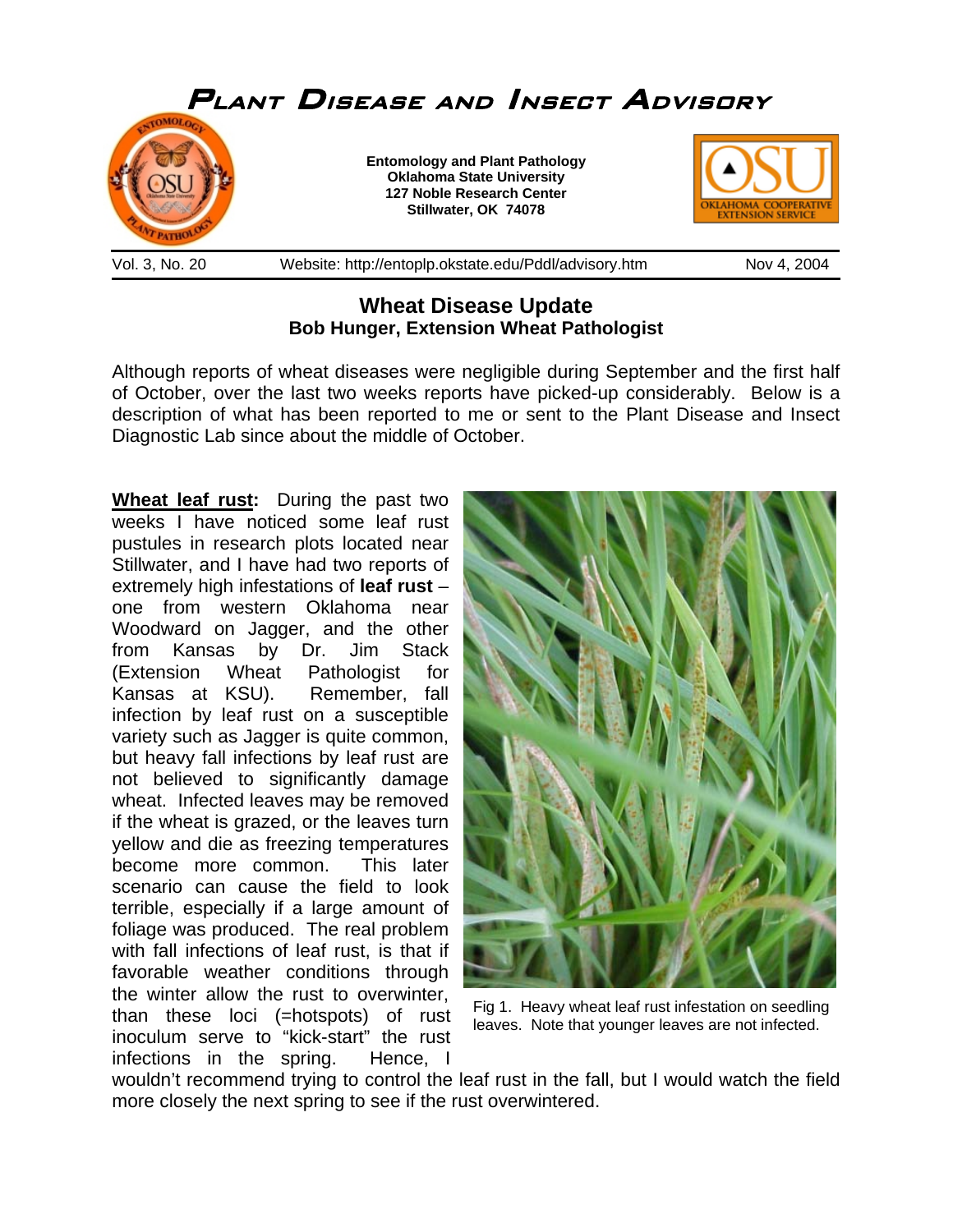

Fig 2. Tan spot on seedling wheat. Note abundant wheat residue on soil surface.

Another foliar disease called **spot blotch** also has been observed in many of the samples that have come to the Diagnostic Lab. On leaves, this disease appears as small black lesions. Interestingly, the fungus that causes spot blotch (*Bipolaris sorokiniana*) is the same fungus that causes **common** 

I also have observed **tan spot** and **Septoria leaf blotch/Stagonospora glume blotch** this fall in research plots located near Stillwater, and in a sample brought in by Dr. Jeff Edwards (Extension Wheat Agronomist from OSU) from north of Stillwater (Jagalene wheat). The fungi that cause these diseases over-summer (and overwinter) on wheat residue, so tan spot and Septoria/Stagonospora are more of a threat in no- or minimum-tillage situations. Black fruiting structures called pseudothecia for tan spot and called pycnidia for Septoria/Stagonospora can be found on wheat residue in the late fall through spring. Spores from these fruiting structures infect the lower leaves on wheat seedlings or plants and will continue to move up the plant through the season if the weather is favorable (cool and wet). As with leaf rust, no control recommendations are made in the fall for tan spot, Septoria or Stagonospora in Oklahoma, but fall infections indicate the need to watch for these diseases in the spring because tan spot, Septoria and Stagonospora can cause more severe losses than leaf rust.



Fig 3. Septoria leaf blotch.

**root rot**, which is expressed as a blackening or darkening of the subcrown internode and seedling roots. This fungus has been isolated from the sample brought in by Dr. Jeff Edwards as well from samples taken from breeder plots located near Marshall, OK and one from north of Stillwater. The importance of these diseases is explained in the following summary.

*SUMMARY***:** Reports and observations from Oklahoma indicate the primary disease problem this fall is most likely related to the occurrence of common root rot in combination with spot blotch and/or tan spot. In some fields, young seedlings appear to have some damage from common root rot, that when combined with spot blotch and/or tan spot on the foliage has resulted in seedling death. This is especially true when these seedlings are subjected to an additional stress, such as lack of rain (which we had up until a week or two ago). In such a situation, dead spots spread across rows or within a row. Seedlings adjacent to these dead spots often also show similar symptoms but if they were able to "outlast" the stress, these seedlings often recover and appear healthy after the rains come. I have been told in the past that growers often have